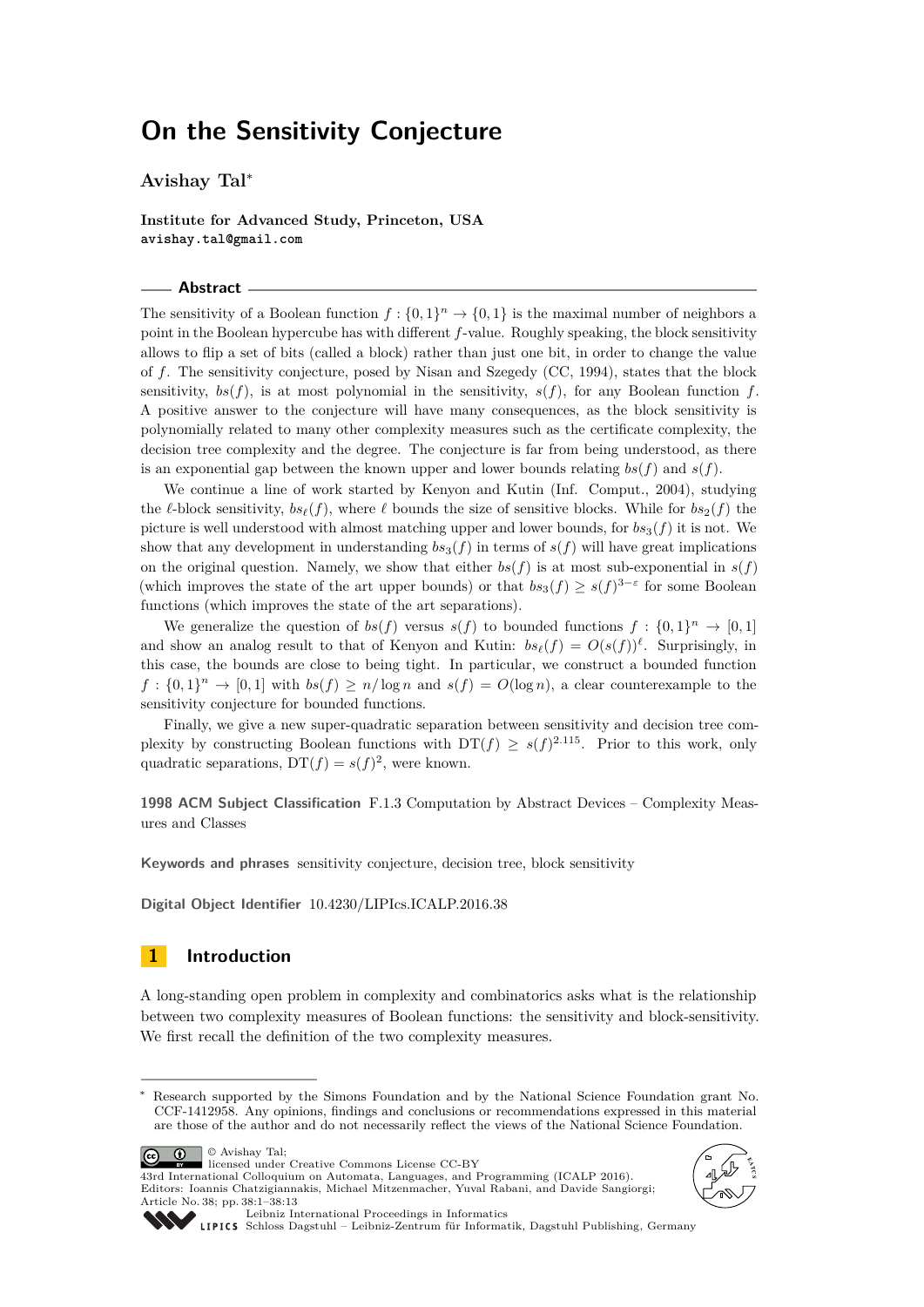**► Definition 1.** Let  $f: \{0,1\}^n \to \{0,1\}$  be a Boolean function and  $x \in \{0,1\}^n$  be a point. The sensitivity of f at x is the number of neighbors  $y$  of x in the Hamming cube such that  $f(y) \neq f(x)$ , i.e.,  $s(f, x) \triangleq |\{i \in [n]: f(x) \neq f(x \oplus e_i)\}|$ .<sup>[1](#page-1-0)</sup> The (maximal) sensitivity of *f* is defined as  $s(f) \triangleq \max_{x \in \{0,1\}^n} s(f, x)$ .

**► Definition 2.** Let  $f: \{0,1\}^n \to \{0,1\}$  be a Boolean function and  $x \in \{0,1\}^n$  be a point. For a block  $B \subseteq [n]$ , denote by  $\mathbb{1}_B \in \{0,1\}^n$  its characteristic vector, i.e.,  $(\mathbb{1}_B)_i = 1$  iff  $i \in B$ . We say that a block *B* is sensitive for *f* on *x* if  $f(x) \neq f(x \oplus \mathbb{1}_B)$ . The block-sensitivity of *f* at  $x \in \{0,1\}^n$  is the maximal number of disjoint sensitive blocks for  $f$  at  $x$ , i.e.,

 $bs(f, x) = \max\{r : \exists \text{ disjoint } B_1, B_2, \dots, B_r \subseteq [n], f(x) \neq f(x \oplus 1_{B_i})\}$ .

The (maximal) block-sensitivity of *f* is defined as  $bs(f) \triangleq \max_{x \in \{0,1\}^n} bs(f, x)$ .

For shorthand, we will denote  $(x \oplus e_i)$  and  $(x \oplus 1_B)$  by  $(x + e_i)$  and  $(x + B)$  respectively. By definition, the block-sensitivity is at least the sensitivity by considering only blocks of size 1. The sensitivity conjecture, posed by Nisan and Szegedy [\[14\]](#page-11-0), asks if a relation in the other direction holds as well.

I **Conjecture 3** (The Sensitivity Conjecture)**.** ∃*d* ∀*f* : *bs*(*f*) ≤ *s*(*f*) *d .*

A stronger variant of the conjecture states that *d* can be taken to be 2. Despite much work on the problem [\[13,](#page-11-1) [14,](#page-11-0) [15,](#page-11-2) [12,](#page-11-3) [8,](#page-11-4) [20,](#page-11-5) [4,](#page-11-6) [11,](#page-11-7) [6,](#page-11-8) [1,](#page-11-9) [2,](#page-11-10) [5,](#page-11-11) [3,](#page-11-12) [9,](#page-11-13) [17,](#page-11-14) [10\]](#page-11-15) there is still an exponential gap between the best known separations and the best known relations connecting the two complexity measures.

**Known Separations.** An interesting example due to Rubinstein [\[15\]](#page-11-2) shows a quadratic separation between the two measures:  $bs(f) = \frac{1}{2} \cdot s(f)^2$ . This example was improved by [\[20\]](#page-11-5) and then by [\[4\]](#page-11-6) to  $bs(f) = \frac{2}{3} \cdot s(f)^2 \cdot (1 - o(1))$  which is current state of the art.

**Known Relations.** Simon [\[16\]](#page-11-16) proved (implicitly) that  $bs(f)$  is at most  $4^{s(f)} \cdot s(f)$ . The upper bound was improved by Kenyon and Kutin [\[12\]](#page-11-3) who showed that  $bs(f) \le O(e^{s(f)} \cdot \sqrt{s(f)})$ . Recently, Ambainis et al. [\[1\]](#page-11-9) improved this bound to  $bs(f) \leq 2^{s(f)-1} \cdot s(f)$ . Even more recently, Ambainis et al. [\[3\]](#page-11-12) improved this bound slightly to  $bs(f) \leq 2^{s(f)-1} \cdot (s(f)-1/3)$ .

To sum up, while the best known upper bound on the block-sensitivity in terms of sensitivity is exponential, the best known lower bound is quadratic. Indeed, we seem far from understanding the right relation between the two complexity measures.

## **1.1** *`***-block sensitivity**

All mentioned examples that exhibit quadratic separations between the sensitivity and block sensitivity ([\[15,](#page-11-2) [20,](#page-11-5) [4\]](#page-11-6)) have the property that the maximal block sensitivity is achieved on blocks of size at most 2. For this special case, Kenyon and Kutin [\[12\]](#page-11-3) showed that the block sensitivity is at most  $2 \cdot s(f)^2$ . Hence, these examples are essentially tight for this subcase.

Kenyon and Kutin introduced the notion of  $\ell$ -block sensitivity (denoted  $bs_{\ell}(f)$ ): the maximal number of disjoint sensitive blocks where each block is of size at most  $\ell$ . Note that without loss of generality we may consider only sensitive blocks that are minimal with respect to set-inclusion (since otherwise we could of picked smaller blocks that are still disjoint). A

<span id="page-1-0"></span> $^1$   $e_i$  is the vector whose *i*-th entry equals 1 and all other entries equal 0.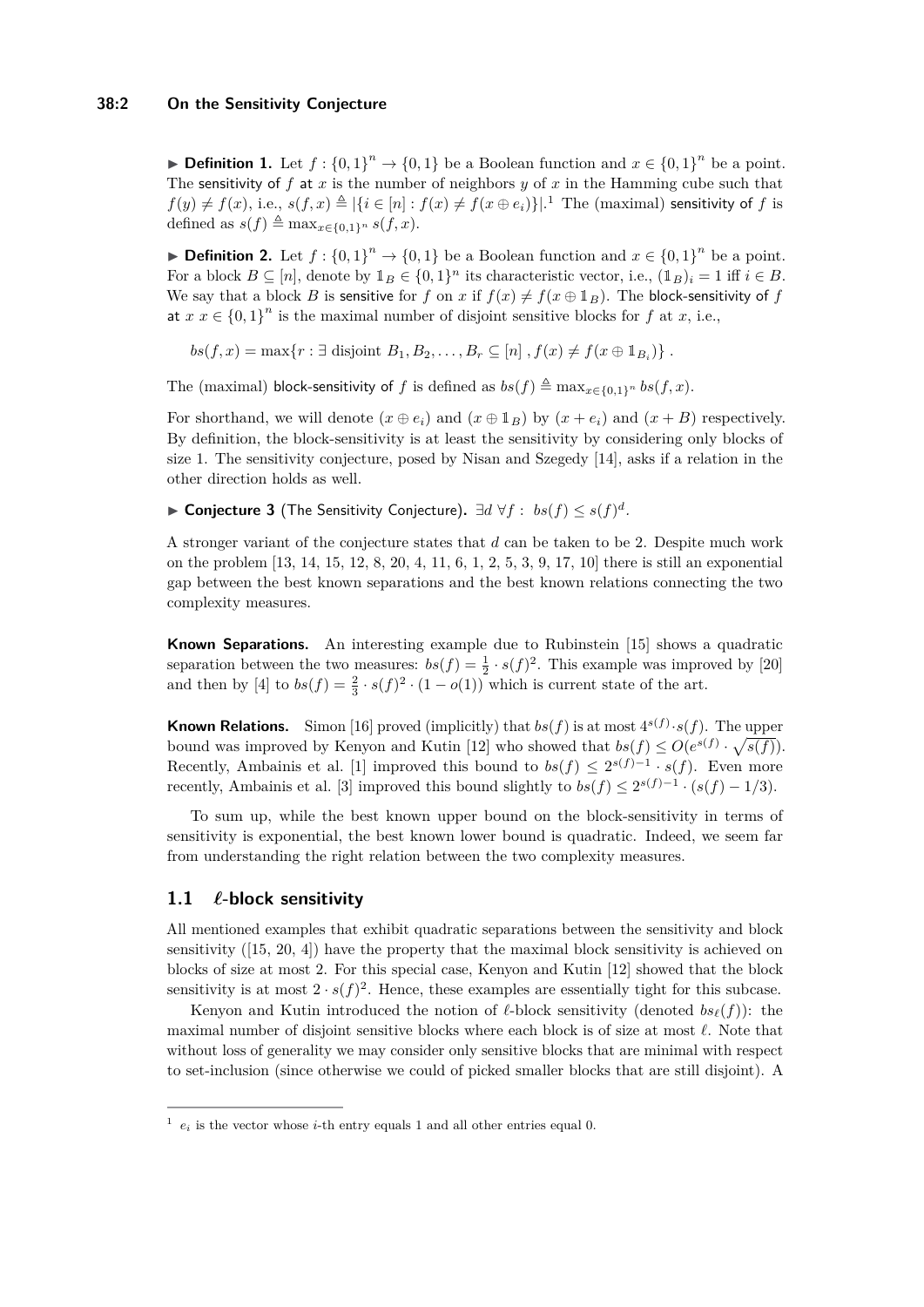well-known fact (cf. [\[7,](#page-11-17) Lemma 3]) asserts that any minimal sensitive block for *f* is of size at most  $s(f)$ , thus  $bs(f) = bs_{s(f)}(f)$ . Kenyon and Kutin proved the following inequalities relating the  $\ell$ -block sensitivity of different  $\ell$ -s:

<span id="page-2-0"></span>
$$
bs_{\ell}(f) \leq \frac{4}{\ell} \cdot s(f) \cdot bs_{\ell-1}(f) \tag{1}
$$

<span id="page-2-3"></span>
$$
bs_{\ell}(f) \le \frac{e}{(\ell-1)!} \cdot s(f)^{\ell} \tag{2}
$$

for all  $2 \leq \ell \leq s(f)$ . Plugging  $\ell = s(f)$  gives the aforementioned bound  $bs(f) \leq O(e^{s(f)} \cdot \sqrt{s(f)})$ .  $\sqrt{s(f)}$ ).

## **1.2 Our Results**

**1.** In the full version [\[19\]](#page-11-18), we refine the argument of Kenyon and Kutin giving a better upper bound on the  $\ell$ -block sensitivity in terms of  $(\ell - 1)$ -block sensitivity. We show that

<span id="page-2-1"></span>
$$
bs_{\ell}(f) \leq \frac{e}{\ell} \cdot s(f) \cdot bs_{\ell-1}(f) \tag{3}
$$

improving the bound in Eq. [\(1\)](#page-2-0). On the other hand, Kenyon and Kutin gave examples with  $bs_{\ell}(f) \geq \frac{1}{\ell} \cdot s(f) \cdot bs_{\ell-1}(f)$ . Hence, Eq. [\(3\)](#page-2-1) (and in fact, also Eq. [\(1\)](#page-2-0)) is tight up to a constant. Interestingly, our analysis uses (a very simple) ordinary differential equation.

- **2.** In Section [2,](#page-2-2) we put focus on understanding  $bs_3(f)$  in terms of the sensitivity. We show that an upper bound of the form  $bs_3(f) \leq s(f)^{3-\varepsilon}$  for some constant  $\varepsilon$  implies a sub-exponential upper bound for the sensitivity conjecture:  $\forall f : bs(f) \leq 2^{s(f)^{1-\delta}}$ , for  $\delta$  > 0. On the other hand, the best known separation (i.e., the aforementioned example by [\[4\]](#page-11-6)) gives examples with  $bs_3(f) \ge bs_2(f) \ge \Omega(s(f)^2)$ . Thus, improving either the upper or lower bound for  $bs_3(f)$  in terms of  $s(f)$  will imply a breakthrough in our understanding of the sensitivity conjecture.
- **3.** In Section [3,](#page-3-0) we consider an extension of the sensitivity conjecture to bounded functions  $f: \{0,1\}^n \to [0,1]$ . We show that while Kenyon and Kutin's approach works in this model, it is almost tight, i.e., we give functions for which  $bs_{\ell}(f) = \Omega((s(f)/\ell)^{\ell})$ . In particular, we give a function with sensitivity  $O(\log n)$  and block sensitivity  $\Omega(n/\log n)$  – a clear counterexample for the sensitivity conjecture in this model.
- **4.** In Section [4,](#page-9-0) we find better-than-quadratic separations between the sensitivity and the decision tree complexity. We construct functions based on minterm cyclic functions (as coined by Chakraborty [\[8\]](#page-11-4)), that were found using computer search. In particular, we give an infinite family of functions  $\{f_n\}_{n\in I}$  with  $DT(f_n) = n$  and  $s(f_n) = O(n^{0.48})$ . In addition, we give an infinite family of functions  ${g_n}_{n \in I}$  with  $s(g_n) = O(\text{DT}(g_n)^{0.473})$ .

## <span id="page-2-2"></span>**2 Understanding**  $bs_3(f)$  is Important

As the upper and lower bounds for  $bs_2(f)$  are almost matching, it seems that the next challenge is understanding the asymptotic behavior of  $bs_3(f)$ . A more modest challenge is the following.

 $\triangleright$  **Open Problem 4.** *Improve either the upper or lower bound on bs*<sub>3</sub>(*f*).

Recall that the upper bound on  $bs_3(f)$  is  $O(s(f)^3)$  (see Eq. [\(2\)](#page-2-3)) and the lower bound is  $(2/3) \cdot s(f)^2 \cdot (1 - o(1))$ . It is somewhat surprising that any slight improvement on either the lower or upper bound on  $bs_3$  would be a significant step forward in our understanding of the general question. The following claim shows that a slightly better than quadratic gap on a single example implies a better than quadratic gap on an infinite family of examples.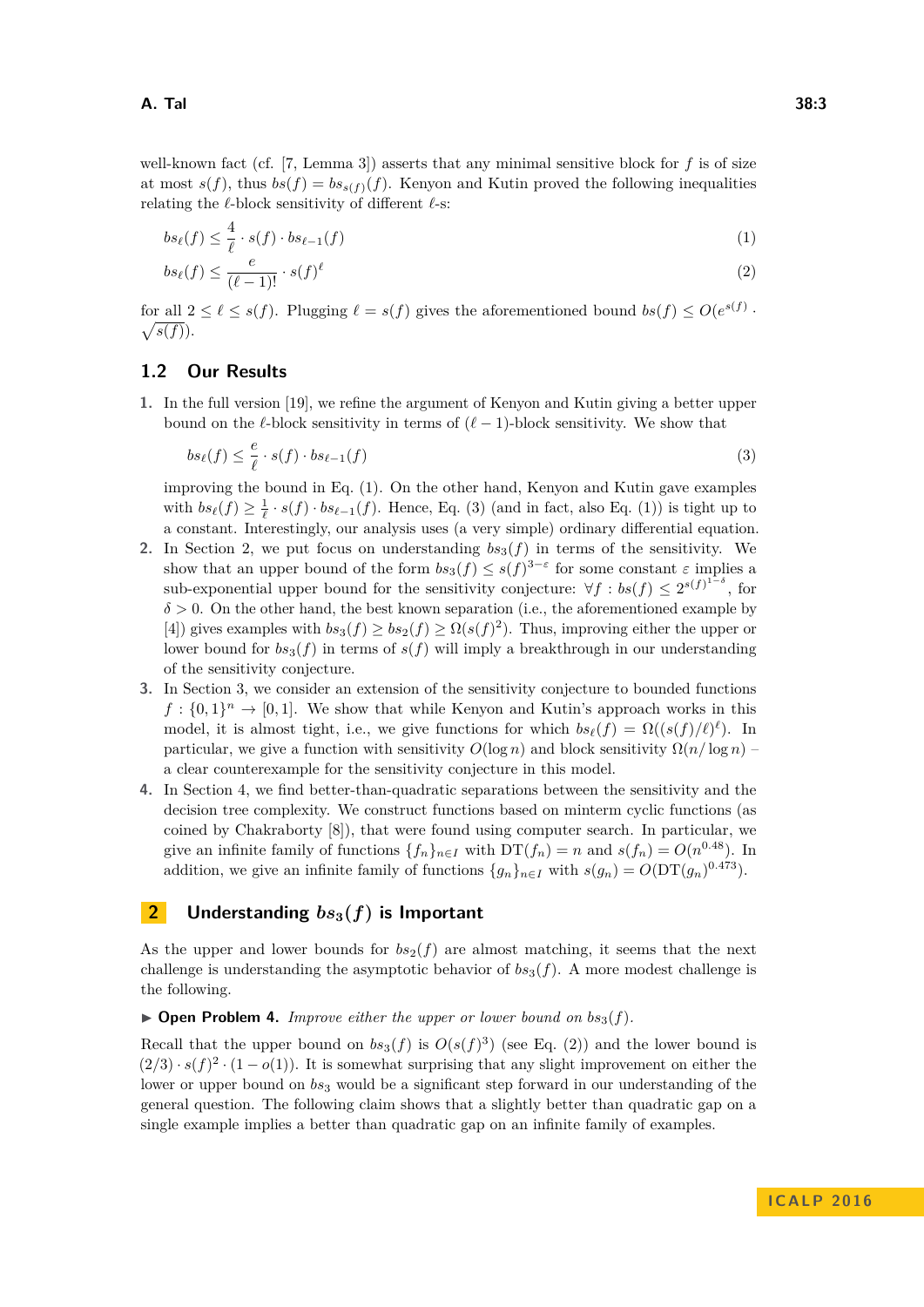#### **38:4 On the Sensitivity Conjecture**

**Claim 5.** *If there exists a function such that*  $bs_3(f) > s(f)^2$  *then there exists a family of functions*  $\{f_n\}_{n\in\mathbb{N}}$  *with*  $bs(f_n) > s(f_n)^{2+\varepsilon}$  *for some constant*  $\varepsilon > 0$  *(dependant on f).* 

This family is simply  $f_1 = f$ ,  $f_n = f \circ f_{n-1}$  where  $\circ$  stands for Boolean function composition as in [\[18\]](#page-11-19). Next, we prove a theorem exhibiting the self-reducibility nature of the problem.

<span id="page-3-1"></span>**► Theorem 6.** Let  $k, \ell, a \in \mathbb{N}$  such that  $\ell > k$  and let  $T : \mathbb{N} \to \mathbb{R}$  be a monotone function. If  $\forall f : bs_{\ell}(f) \leq T(b s_k(f)), \text{ then } \forall f' : bs_{\ell a}(f') \leq T(b s_{k a}(f')).$ 

**Proof.** Assume by contradiction that there exists a function  $f'$  such that  $bs_{\ell a}(f') >$ *T*(*bs*<sub>*ka*</sub>(*f*')). We will show that there exists a function *f* such that  $bs_{\ell}(f) > T(bs_{k}(f))$ . We shall assume WLOG that the maximal  $bs_{\ell a}$  of  $f'$  is achieved on  $\vec{0}$ . Let  $B_1, B_2, \ldots, B_m$ be a family of disjoint sensitive blocks for  $f$  at  $\vec{0}$ , each  $B_i$  of size at most  $\ell a$ . Split every block  $B_i$  to  $\ell$  sets  $B_{i,1}, \ldots, B_{i,\ell}$  of size at most *a*. The function *f* will have a variable  $x_{i,j}$ corresponding to every set  $B_{i,j}$  of size at most *a*. The value of  $f(x_{1,1},...,x_{m,\ell})$  is defined to be the value of  $f'$  where the variable in each  $B_{i,j}$  equal  $x_{i,j}$ , and all other variables equal 0.  $bs_{\ell}(f,\vec{0}) \geq bs_{\ell a}(f',\vec{0}),$  since for any sensitive block  $B_1, \ldots, B_m$  for  $f'$ , there exists a corresponding sensitive block  $B'_1, \ldots, B'_m$  for *f* of size  $\ell$ , where  $B'_i = \{x_{i,j} : j \in [\ell]\}.$ 

On the other hand, any set of disjoint sensitive blocks of size at most *k* for *f* corresponds to a disjoint set of sensitive blocks of size at most *ka* for  $f'$ . Thus  $bs_k(f) \leq bs_{ka}(f')$ , giving

$$
T(b s_k(f)) \leq T(b s_{ka}(f')) < b s_{\ell a}(f') \leq b s_{\ell}(f) ,
$$

where we used the monotonicity of  $T$  in the first inequality.

Using Theorem [6](#page-3-1) we get that any upper bound of the form  $bs_{\ell}(f) \leq s(f)^{\ell-\varepsilon}$  implies a sub-exponential upper bound on  $bs(f)$  in terms of  $s(f)$ .

<span id="page-3-2"></span>**► Theorem 7.** Let  $k \in \mathbb{N}, \varepsilon > 0$  be constants. If for all Boolean functions  $bs_k(f) \leq s(f)^{k-\epsilon}$ , then for the constant  $\gamma = \frac{\log(k-\varepsilon)}{\log(k)} < 1$  it holds that  $bs(f) \leq 2^{O(s(f)^{\gamma} \cdot \log s(f))}$  for all f.

For example, Theorem [7](#page-3-2) shows that if  $\forall f : bs_3(f) \leq s(f)^2$ , then  $\forall f : bs(f) \leq 2^{O(s^{0.631} \cdot \log(s))}$ .

**Proof.** Using the hypothesis and Theorem [6](#page-3-1) one can show by induction on *t* that

$$
\forall f: bs_{k^t}(f) \le s(f)^{(k-\epsilon)^t} \tag{4}
$$

The base case  $t = 1$  is simply the hypothesis. We assume the claim is true for  $1, \ldots, t-1$ , and show the claim is true for *t*. Using Theorem [6](#page-3-1) with  $T(x) = x^{k-\epsilon}$  and  $a = k^{t-1}$  we get  $bs_{k}(f) \leq T(bs_{k^{t-1}}(f)) = (bs_{k^{t-1}}(f))^{k-\epsilon}$ . By induction  $bs_{k^{t-1}}(f) \leq s(f)^{(k-\epsilon)^{t-1}}$ . Hence, we get  $bs_{k^t}(f) \leq s(f)^{(k-\epsilon)^t}$ , which finishes the induction proof.

Fix *f* and let  $s = s(f)$ . Recall that  $bs(f) = bs_s(f)$  since each minimal block that flips the value of *f* is of size at most *s*. Hence,

$$
bs(f) = bs_s(f) = bs_{k^{\lceil \log_k(s) \rceil}}(f)
$$
  

$$
\leq s^{(k-\epsilon)^{\lceil \log_k(s) \rceil}} \leq s^{(k-\epsilon)^{\log_k(s)+1}} = 2^{\log(s) \cdot s^{\log(k-\epsilon)/\log(k)} \cdot (k-\epsilon)} = 2^{O(s^{\gamma} \cdot \log(s))}.
$$

## <span id="page-3-0"></span>**3 The Sensitivity Conjecture for Bounded Functions**

In this section, we generalize the definitions of sensitivity and block sensitivity to bounded functions  $f: \{0,1\}^n \to [0,1]$ , extending the definitions for Boolean functions. We generalize the result of Kenyon and Kutin to this setting (after removing some trivial obstucles). Given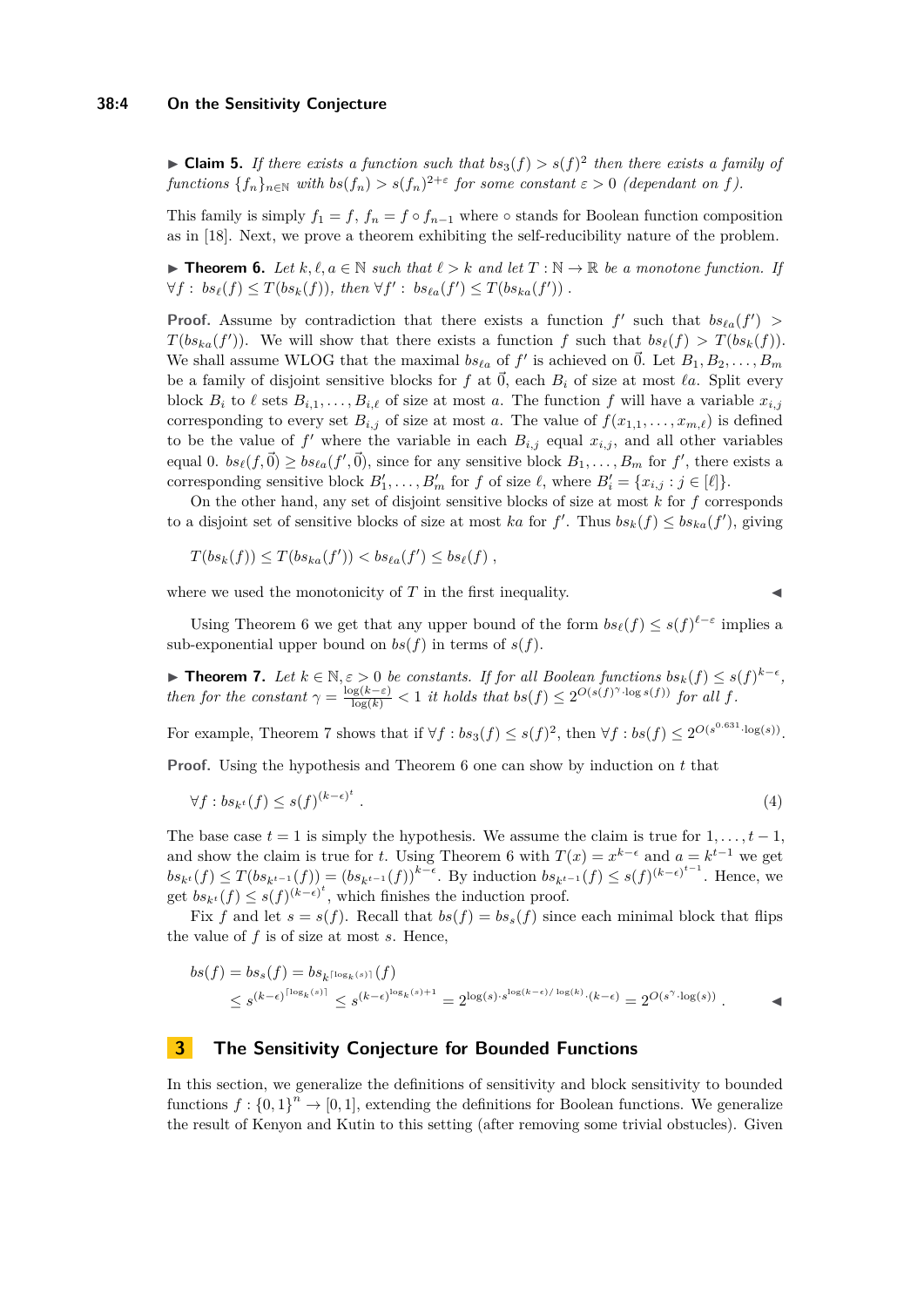that, one may hope that the sensitivity conjecture holds also for bounded functions, i.e., that the block-sensitivity is at most polynomial in the sensitivity. However, we give a counterexample to this question, by constructing functions on *n* variables with sensitivity  $O(\log n)$  and block sensitivity  $n/\log(n)$ . In fact, we show that the result of Kenyon and Kutin is essentially tight by giving examples for which  $bs_{\ell}(f) = n/\ell$  and  $s(f) = O(\ell \cdot n^{1/\ell})$ for any  $\ell < \log n$ .

We begin by generalizing the definitions of sensitivity and block-sensitivity. For *f* :  ${0, 1}^n \to [0, 1]$  and  $x \in {0, 1}^n$ , we denote the sensitivity of *f* at a point *x* by

<span id="page-4-1"></span>
$$
s(f, x) = \sum_{i=1}^{n} |f(x) - f(x \oplus e_i)|.
$$
 (5)

Similarly we define the block sensitivity and  $\ell$ -block sensitivity as

$$
bs(f, x) = \max \left\{ \sum_{i} |f(x) - f(x + B_i)| : B_1, \dots, B_k \subseteq [n] \text{ are disjoint} \right\}.
$$
 (6)

and

$$
bs_{\ell}(f,x) = \max \left\{ \sum_i |f(x) - f(x + B_i)| : B_1, \ldots, B_k \subseteq [n] \text{ are disjoint and } \forall i . |B_i| \le \ell \right\}.
$$

Naturally we denote by  $s(f) = \max_x s(f, x)$ , by  $bs(f) = \max_x bs(f, x)$  and by  $bs_\ell(f) =$  $\max_x bs_\ell(f, x)$ . It is easy to see that for a Boolean function these definitions match the standard definitions of sensitivity, block sensitivity and *`*-block sensitivity.

We wish to prove an analog of Kenyon-Kutin result, showing that  $bs_{\ell}(f) \leq c_{\ell} \cdot s(f)^{\ell}$ . However, stated as is the claim is false for a "silly" reason. Take any Boolean function *f* with a gap between the sensitivity and the *l*-block sensitivity and take  $g(x) = f(x)/s(f)$ . Then, we get  $s(g) = 1$  and  $bs_{\ell}(g) = bs_{\ell}(f)/s(f)$ . As there are examples with  $bs_2(f) = n/2$ and  $s(f) = \sqrt{n}$ , we get that  $bs_2(g) = \sqrt{n}/2$  while  $s(g) = 1$ , where *n* grows to infinity. This seems to rule out any relation between the sensitivity and block sensitivity (and even 2-block sensitivity) in the case of bounded functions. To overcome this triviality, we insist that the block sensitivity is close to *n*, or alternatively that changing each block dramatically changes the value of the function. Surprisingly, under this requirement we are able to retrieve known relations between sensitivity and block sensitivity that were established in the Boolean setting by Kenyon and Kutin [\[12\]](#page-11-3).

<span id="page-4-0"></span>**Theorem 8.** Let  $c > 0$  and  $f : \{0,1\}^n \rightarrow [0,1]$ . Assume that there exists a point *x*<sub>0</sub> ∈ {0, 1}<sup>*n*</sup> and disjoint blocks  $B_1, \ldots, B_k$  *of size at most*  $\ell$  *such that*  $|f(x_0) - f(x_0 + B_i)| \ge c$ *for all*  $i \in k$ *. Furthermore, assume that*  $2 \leq \ell \leq \log(k)$ *. Then,*  $s(f) \geq \Omega(k^{1/\ell} \cdot c)$ *.* 

We get the following corollary, whose proof is deferred to Appendix [A.](#page-12-1)

<span id="page-4-3"></span>► **Corollary 9.** Let  $f: \{0,1\}^n \to [0,1]$  *with*  $bs(f) \geq n/\ell$ . Then,  $s(f) \geq \Omega(n^{1/2\ell}/\ell)$ .

Unlike in the Boolean case, we are able to show that Theorem [8](#page-4-0) is essentially tight! That is, for any  $\ell$  and *n* we have a construction with  $bs_{\ell}(f) \geq n/\ell$  and  $s(f) = O(\ell \cdot n^{1/\ell}).$ In particular, picking  $\ell = \log(n)$  gives an exponential separation between block sensitivity (which is at least  $n/\log n$ ) and sensitivity (which is  $O(\log n)$ ).

<span id="page-4-2"></span>▶ **Theorem 10.** *Let*  $\ell, n \in \mathbb{N}$  *with*  $2 \leq \ell \leq n$ *. Then, there exists a function*  $h: \{0, 1\}^n \to [0, 1]$ *with*  $bs_{\ell}(h) \geq \lfloor n/\ell \rfloor$  *and*  $s(h) \leq 3 \cdot \ell \cdot n^{1/\ell}$ .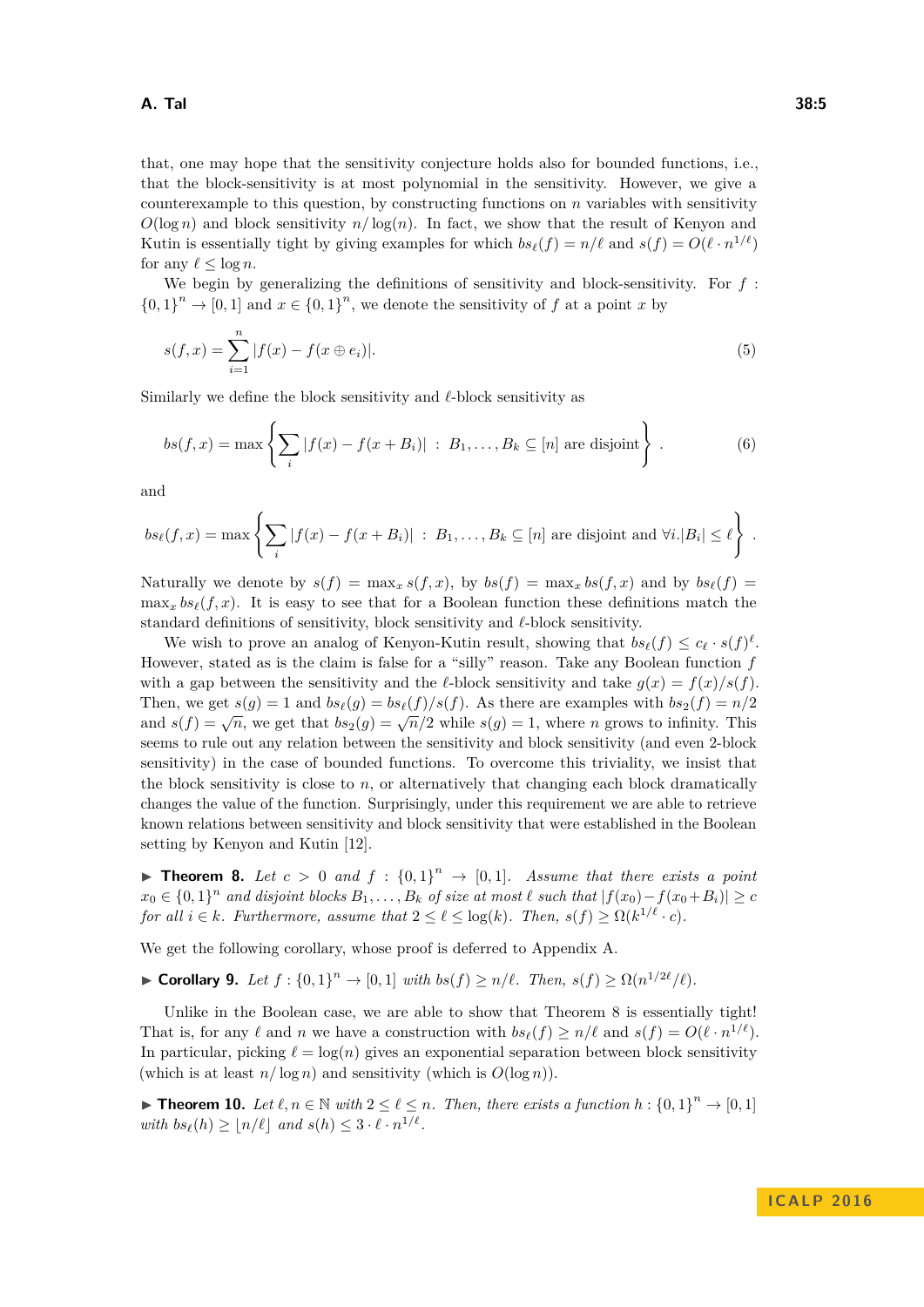## **3.1 Proof of Kenyon-Kutin Result for Bounded Functions**

**Proof Overview.** We start by giving a new proof for Kenyon-Kutin result, based on random walks on the hypercube. We assume by contradiction that  $f(x_0) = 0$  and  $f(x_0 + B_i) = 1$  for all  $i \in [k]$  and that the sensitivity is  $o(k^{1/\ell})$ . Taking a random walk of length  $r = n/k^{1/\ell}$ starting from  $x_0$  will end up in point *y* where with high probability  $f(y) = f(x_0)$ . This is true since in each step with probability at least  $1 - s(f)/n$  we are maintaining the value of *f*, hence by union bound with probability at least  $1 - r \cdot s(f)/n$  we maintain the value of *f* in the entire walk. On the contrast, choosing a random  $i \in [k]$  and starting a random walk of length  $r - |B_i|$  starting from  $(x_0 + B_i)$  will lead to a point y' where with high probability  $f(y') = f(x_0 + B_i) = 1$ . However, as we show in the proof below, the distributions of *y* and  $y'$  are similar (close in statistical distance). This leads to a contradiction as  $f(y)$  tends to be equal to 0 and  $f(y')$  tends to be equal to 1.

A simple observation, which allows us to generalize the argument above to bounded functions, is that for a given point  $x \in \{0,1\}^n$  and a random neighbor in the hypercube, *y* ∼ *x*, the expected value of  $f(y)$  is close to  $f(x)$ . This follows from Eq. [\(5\)](#page-4-1). Thus, the only difference in the argument for bounded functions will be that  $\mathbf{E}[f(y)]$  is close to 0 and  $\mathbf{E}[f(y')]$  is close to 1, leading to a contradiction as well.

**Proof of Theorem [8.](#page-4-0)** First, we make a few assumptions that are without loss of generality, in order to make the argument later clearer. We assume  $x_0 = 0^n$  and  $f(x_0) = 0$ . We assume *n* = *k* ⋅  $\ell$  and that the blocks are given by  $B_i = \{(i-1)\ell + 1, \ldots, i\ell\}$  for  $i \in [k]$ . We assume that  $c = 1$ , since for  $c < 1$  one can take  $f'(x) = \min\{f(x)/c, 1\}$ , and note that f' is a bounded function with  $f'(x_0 + B_i) = 1$ . Proving the theorem for  $f'$  gives  $s(f) \geq s(f') \cdot c \geq \Omega(c \cdot k^{1/\ell})$ .

Let  $r = \lfloor \frac{n}{(2k)^{1/\ell}} \rfloor$ , by the assumption  $2 \leq \ell \leq \log(k)$  we have  $\sqrt{n} \leq r \leq n/2$ . Assume by contradiction that  $s(f) \leq \varepsilon \cdot k^{1/\ell}$  for some sufficiently small constant  $\varepsilon > 0$  to be determined later. Consider the following two random processes.

## **Algorithm 1** Process A

- 1:  $X_0 \leftarrow 0^n$
- 2: **for**  $t = 1, ..., r$  **do**
- 3: Select a random  $i \in [n]$  among the coordinates for which  $X_{t-1}$  is 0 and let  $X_t$  ←  $X_{t-1} + e_i$
- 4: **end for**

#### **Algorithm 2** Process B

1: Select uniformly  $i \in [k]$  and let  $Y_0 \leftarrow B_i$ 

- 2: **for**  $t = 1, \ldots, r \ell$  **do**
- 3: Select a random  $i \in [n]$  among the coordinates for which  $Y_{t-1}$  is 0 and let  $Y_t$  ←  $Y_{t-1} + e_i$ .
- 4: **end for**

For each  $t \in \{0, \ldots, r-1\}$ , we claim that

$$
\mathbf{E}[f(X_{t+1}) - f(X_t)] = \mathbf{E}\left[\frac{1}{n-t} \cdot \sum_{i:(X_t)_i=0} f(X_t + e_i) - f(X_t)\right]
$$
  

$$
\leq \frac{1}{n-t} \cdot \mathbf{E}[s(f(X_t))] \leq \frac{s(f)}{n-t}.
$$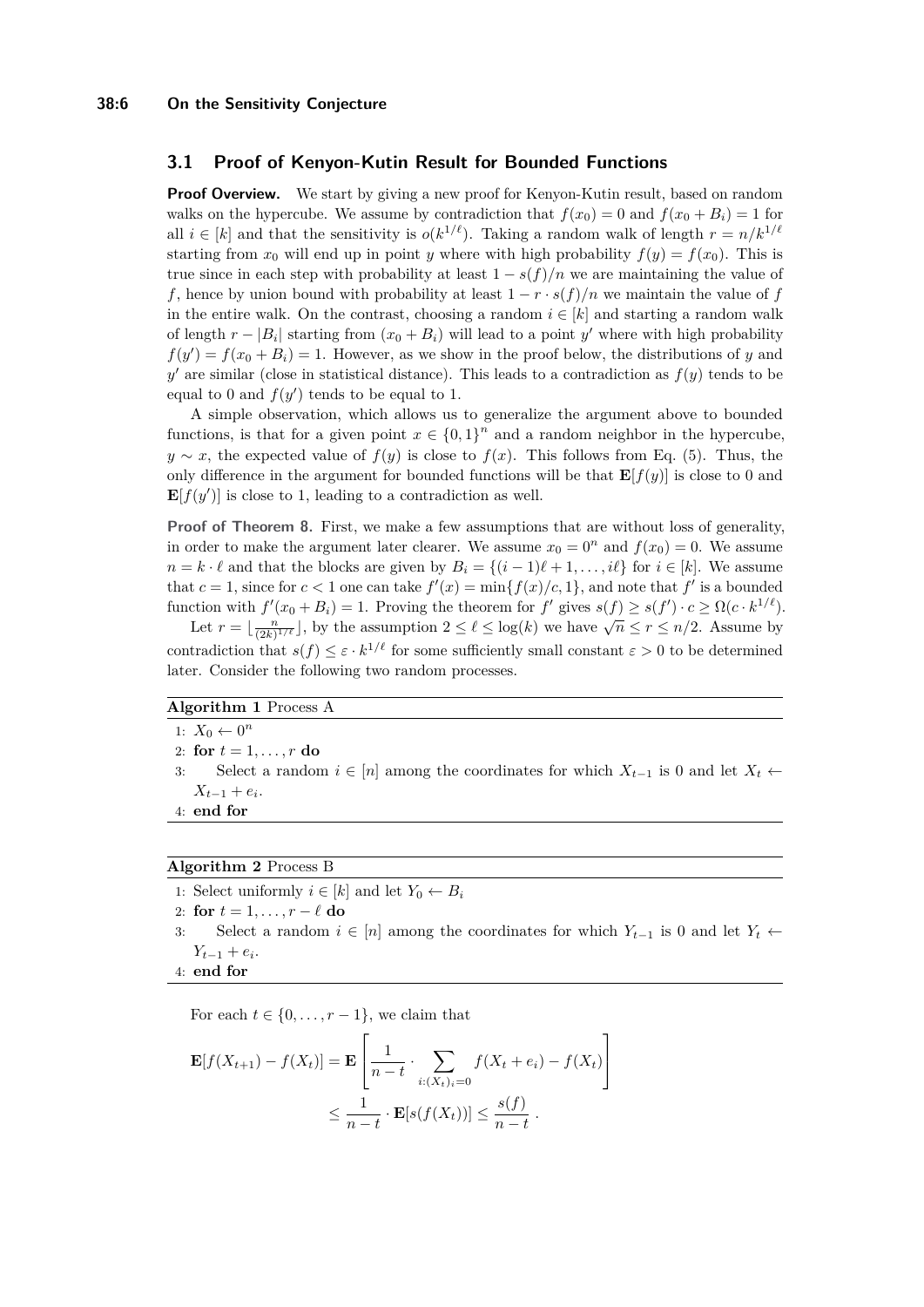By telescoping this implies that

$$
\mathbf{E}[f(X_r)] = \mathbf{E}[f(X_0)] + \sum_{t=0}^{r-1} \mathbf{E}[f(X_{t+1}) - f(X_t)] \leq 0 + \frac{r \cdot s(f)}{n-r} \leq O(\varepsilon) .
$$

In a symmetric fashion, for each  $t \in \{1, \ldots, r - \ell\}$  we have  $\mathbf{E}[f(Y_{t+1}) - f(Y_t)] \geq -\frac{s(f)}{n-t-\ell}$ . Again, telescoping implies that

$$
\mathbf{E}[f(Y_{r-\ell})] \geq \mathbf{E}[f(Y_0)] - \frac{(r-\ell) \cdot s(f)}{n-r} \geq 1 - \frac{r \cdot s(f)}{n-r} \geq 1 - O(\varepsilon).
$$

So it seems that the distribution of  $X_r$  and  $Y_{r-\ell}$  are very different from one another. However, we shall show that conditioned on a probable event,  $X_r$  and  $Y_{r-\ell}$  are identically distributed. To define the event, consider the sets

$$
U_i = \{ \mathbb{1}_A \mid A \subseteq [n], |A| = r, B_i \subseteq A, \forall j \neq i : B_j \nsubseteq A \}
$$

for  $i \in [k]$  and their union

$$
U = \bigcup_{i=1}^{k} U_i = \{ \mathbb{1}_A \mid A \subseteq [n], |A| = r, \exists! i \in [k] : B_i \subseteq A \}.
$$

Let  $E_X$  be the event that  $X_r \in U$ , and  $E_Y$  be the event that  $Y_{r-\ell} \in U$ . We show that

<span id="page-6-0"></span>▶ Claim 11. *The following hold:* 1.  $X_r|E_X$  *is identically distributed as*  $Y_{r-\ell}|E_Y$ . 2.  $\mathbf{Pr}[E_Y] = \Omega(1)$ **3.**  $Pr[E_X] = \Omega(1)$ 

We defer the proof of Claim [11](#page-6-0) for later. We derive a contradiction from all of the above by showing that  $\mathbf{E}[f(X_r)|E_X] < \mathbf{E}[f(Y_{r-\ell})|E_Y]$  (this is indeed a contradiction because by the claim  $X_r|E_X$  and  $Y_{r-r}|E_Y$  should be identically distributed and hence the expected values of  $f(\cdot)$  on each of them should be the same). To show this, we note that

$$
\mathbf{E}[f(X_r)|E_X] = \mathbf{E}[f(X_r) \cdot \mathbb{1}_{E_X}]/\mathbf{Pr}[E_X]
$$
  
\n
$$
\leq \mathbf{E}[f(X_r)]/\mathbf{Pr}[E_X] = O(\mathbf{E}[f(X_r)]) = O(\varepsilon).
$$

On the other hand

$$
\mathbf{E}[f(Y_{r-\ell})|E_Y] = 1 - \mathbf{E}[1 - f(Y_{r-\ell})|E_Y]
$$
  
\n
$$
\geq 1 - \mathbf{E}[1 - f(Y_{r-\ell})] / \mathbf{Pr}[E_Y] = 1 - O(\mathbf{E}[1 - f(Y_{r-\ell})]) = 1 - O(\varepsilon).
$$

Choosing  $\varepsilon$  to be a small enough constant implies that  $\mathbf{E}[f(X_r)|E_X] < \mathbf{E}[f(Y_{r-\ell})|E_Y]$ , which completes the proof.

**Proof of Claim [11.](#page-6-0)** We shall use in the proof of Items 2 and 3 the fact that  $1/3 \leq \frac{r^{\ell}k}{n^{\ell}} \leq 1/2$ which follows from the choice of  $r = \lfloor \frac{n}{(2k)^{1/\ell}} \rfloor$  (for large enough *n* and *k*).

**1.** First note that  $X_r$  is distributed uniformly over the set of vectors in  $\{0,1\}^n$  with hamming weight *r*. In particular, conditioning that  $X_r$  is in a set U of such vectors, makes it uniform over *U*. We are left to show that  $Y_{r-\ell}|E_Y|$  is distributed uniformly over *U*. Given that  $Y_0 = B_i$ , we have that  $Y_{r-\ell}$  is the OR of  $\mathbb{1}_{B_i}$  with a random vector of weight  $r - \ell$ on  $[n] \setminus B_i$ . Conditioned on  $E_Y$  the only way to reach  $U_i$  is if  $Y_0 = B_i$ , hence, by the above, all points in  $U_i$  are attained with the same probability. Using symmetry, all points in  $U = \bigcup_i U_i$  are attained with the same probability.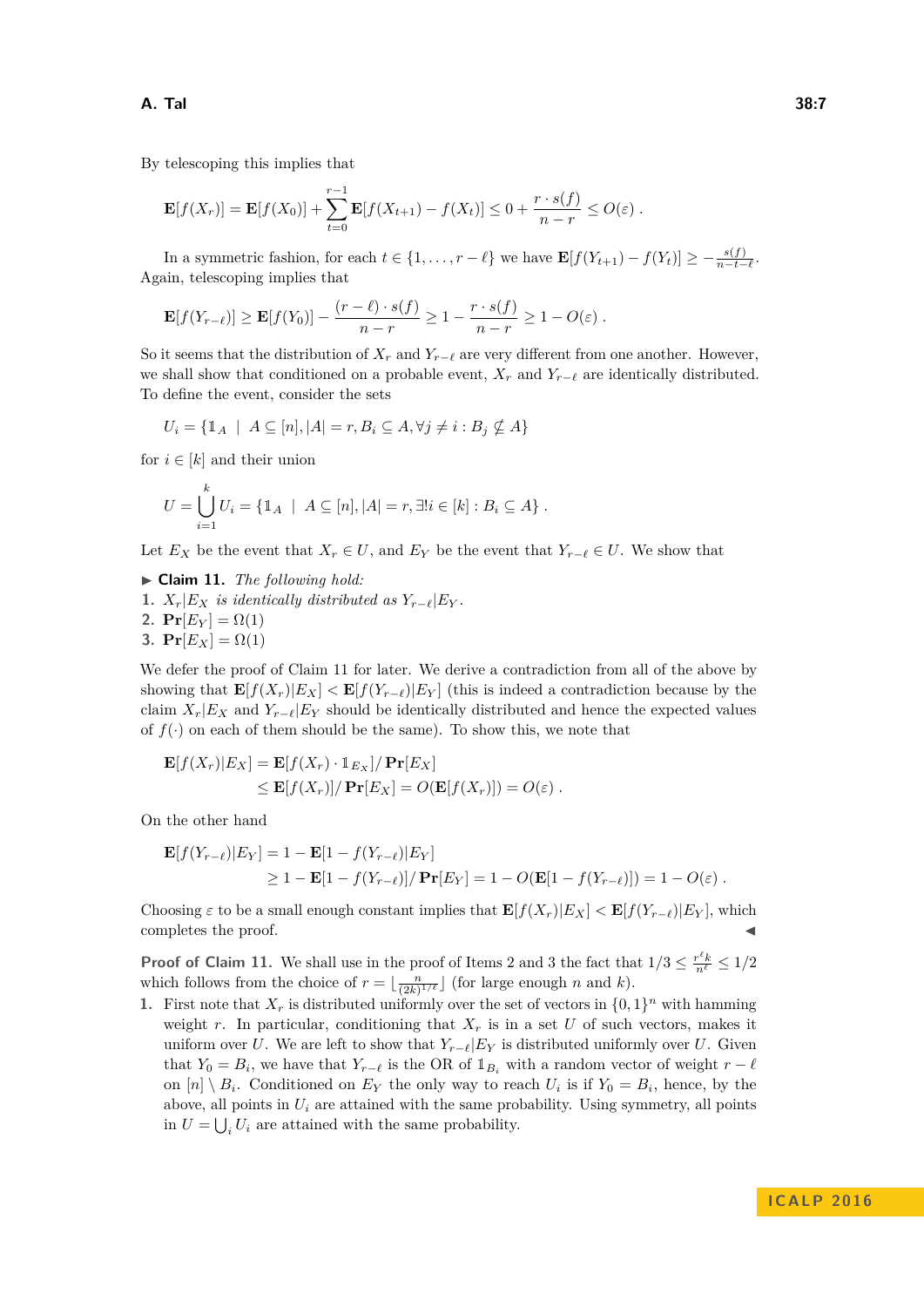#### **38:8 On the Sensitivity Conjecture**

**2.** Let  $B_i$  be the block selected in the first step of Process  $B$ . We analyze the probability that all indices in  $B_j$  for some  $j \neq i$  are chosen in the  $r - \ell$  iterations of Process *B*.

$$
\begin{aligned} \mathbf{Pr}[B_j \text{ is selected}] &= \frac{(\# \text{ of sequences where } B_j \text{ is selected})}{(\# \text{ of sequences})} \\ &= \frac{(r - \ell)^{\underline{\ell}} \cdot (n - 2\ell)^{\underline{r - 2\ell}}}{(n - \ell)^{\underline{r - \ell}}} = \frac{(r - \ell)!(n - 2\ell)!(n - r)!}{(r - 2\ell)!(n - r)!(n - \ell)!} \\ &= \frac{(r - \ell)!(n - 2\ell)!}{(r - 2\ell)!(n - \ell)!} = \frac{(r - \ell) \cdots (r - 2\ell + 1)}{(n - \ell) \cdots (n - 2\ell + 1)} \le \left(\frac{r}{n}\right)^{\ell} \end{aligned}
$$

 $(\text{recall that } n^{\underline{k}} \triangleq \frac{n!}{(n-k)!})$ . Hence,  $\mathbf{Pr}[\exists j \neq i : B_j \text{ is selected}] \leq k \cdot (r/n)^{\ell} \leq 1/2$  and we have  $Pr[E_Y] \geq 1/2$ .

**3.** Let  $\pi_1, \ldots, \pi_r \in [n]$  be the sequence of choices made by Process A. For  $i \in [k]$ , let  $E_{X,i}$ be the event that  $X_r \in U_i$ . By the uniqueness of the block contained in  $X_r$  the events  $E_{X,i}$  are disjoint, hence  $\mathbf{Pr}[E_X] = \sum_{i=1}^k \mathbf{Pr}[E_{X,i}]$ . By symmetry,  $\mathbf{Pr}[E_X] = k \cdot \mathbf{Pr}[E_{X,1}]$ . The event  $E_{X,1}$  is simply the event that there exists a set  $S \subseteq [r]$  of size  $\ell$  such that  ${\pi_j}_{j \in S} = B_1$  and the sequence  ${\pi_j : j \in [r] \setminus S}$  is a sequence of choices for which  $E_Y$ holds, when starting Process *B* from  $Y_0 = B_1$ . This shows that  $\mathbf{Pr}[E_{X,1}] = \mathbf{Pr}[E_Y | Y_0 =$  $B_1$  ·  $Pr[B_1 \subseteq {\pi_1, ..., \pi_r}]$ . By Symmetry,  $Pr[E_Y|Y_0 = B_i] = Pr[E_Y] = \Omega(1)$  from the previous item. In addition,

$$
\mathbf{Pr}[B_1 \subseteq \{\pi_1, \dots, \pi_r\}] = \frac{r^{\underline{\ell}} \cdot (n - \ell) \frac{r - \ell}{n}}{n^{\underline{r}}} = \frac{r!(n - \ell)!(n - r)!}{(r - \ell)!(n - r)!n!}
$$

$$
= \frac{r!(n - \ell)!}{(r - \ell)!n!} = \frac{r \cdots (r - \ell + 1)}{n \cdots (n - \ell + 1)} \ge \left(\frac{r - \ell}{n}\right)^{\ell}
$$

$$
= \left(\frac{r}{n}\right)^{\ell} \cdot (1 - \ell/r)^{\ell} = \left(\frac{r}{n}\right)^{\ell} \cdot (1 - o(1))
$$

where  $(1 - \ell/r)^{\ell} = 1 - o(1)$  follows from  $\ell \leq \log(k)$  and  $r \geq \sqrt{n} \geq$ √ *k*. Thus,

$$
\mathbf{Pr}[E_X] = k \cdot \mathbf{Pr}[E_{X,1}] = k \cdot \mathbf{Pr}[B_1 \text{ is selected}] \cdot \mathbf{Pr}[E_Y|Y_0 = B_1]
$$
  
 
$$
\geq k \cdot \left(\frac{r}{n}\right)^{\ell} \cdot (1 - o(1)) \cdot \frac{1}{2} \geq \frac{1}{3} \cdot (1 - o(1) \cdot \frac{1}{2} = \Omega(1).
$$

# **3.2 Separating Sensitivity and Block Sensitivity of Bounded Functions**

## **The Lattice Variant of The Sensitivity Conjecture**

The proof of Theorem [10](#page-4-2) is more natural in the lattice-variant of the sensitivity conjecture as suggested by Aaronson (see  $[6]$ ). In this variant, instead of talking about functions over  $\{0,1\}^n$  we are considering functions over  $\{0,1,\ldots,\ell\}^k$  for  $\ell, k \in \mathbb{N}$ . Given a function  $g: \{0, 1, \ldots, \ell\}^k \to \mathbb{R}$  one can define a Boolean function  $f: \{0, 1\}^{\ell \cdot k} \to \mathbb{R}$  by the following equation:

<span id="page-7-0"></span>
$$
f(x_{1,1},\ldots,x_{k,\ell}) = g\left(\sum_{i=1}^{\ell} x_{1,i},\ldots,\sum_{i=1}^{\ell} x_{k,i}\right).
$$
 (7)

For a point  $y \in \{0, 1, \ldots, \ell\}^k$  and function  $g: \{0, \ldots, \ell\}^k \to \mathbb{R}$  one can define the sensitivity of *g* at *y* as

$$
s(g, y) = \sum_{y' \sim y} |g(y') - g(y)|
$$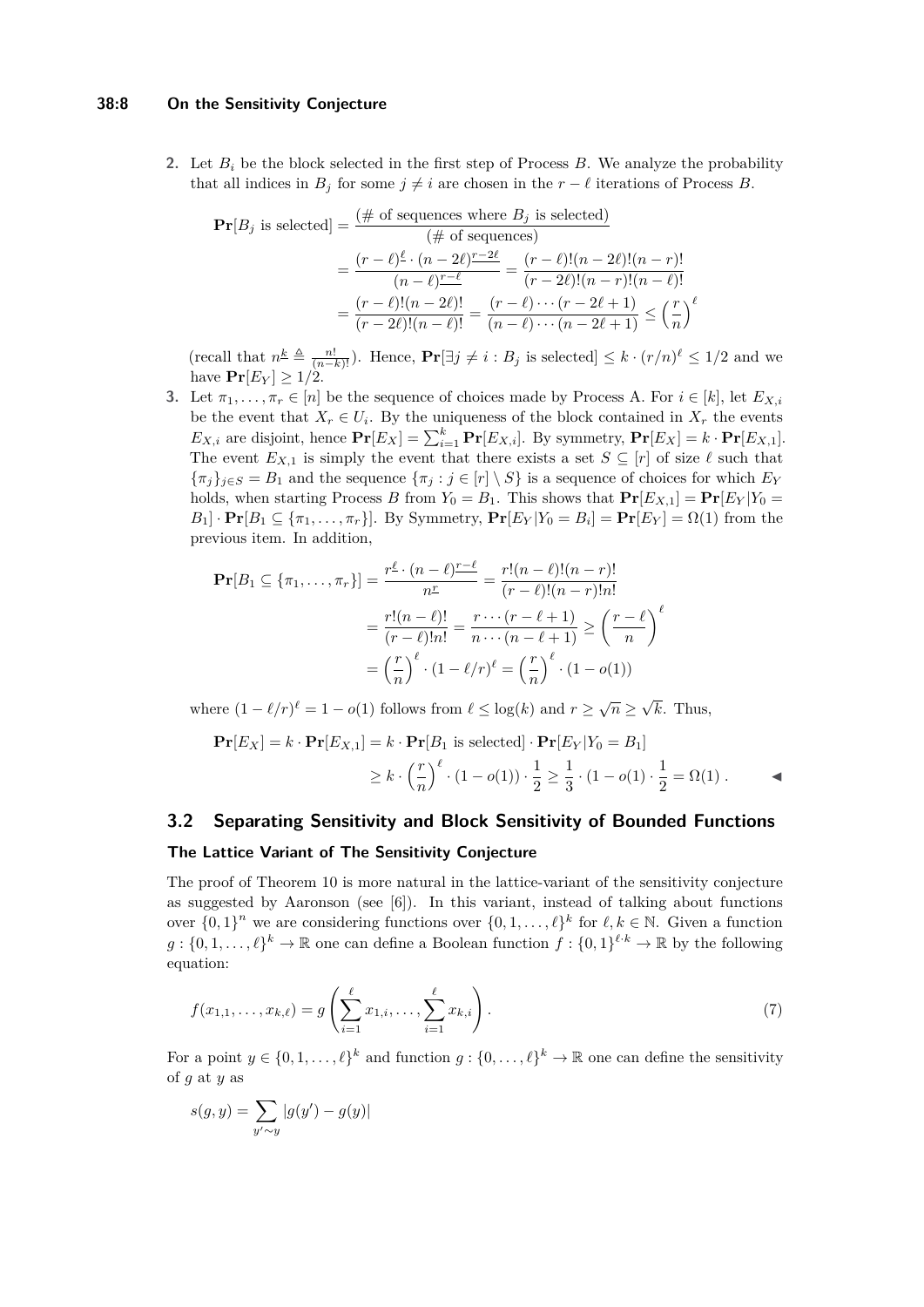where  $y' \sim y$  if  $y' \in \{0, \ldots, \ell\}^k$  is a neighbor of *y* in the grid  $\{0, \ldots, \ell\}^k$ , i.e., if *y* and *y*' agree on all coordinates except for one coordinate, say  $j \in [k]$ , on which  $|y_j - y'_j| = 1$ . The following claim relates the sensitivity of *f* to that of *g*.

<span id="page-8-1"></span>▶ **Claim 12.** *Let*  $g$  :  $\{0, \ldots, \ell\}^k \to \mathbb{R}$  *and let*  $f$  *be the function defined by Eq.* [\(7\)](#page-7-0)*. Then*  $s(f) \leq \ell \cdot s(q)$ .

**Proof.** Let  $x = (x_{1,1},...,x_{k,\ell}) \in \{0,1\}^{kl}$  and and let  $x' \in \{0,1\}^{kl}$  be a neighbor of *x*, obtained by flipping the  $(i, j)$ -th coordinate. Let  $y = \left(\sum_{i=1}^{\ell} x_{1,i}, \ldots, \sum_{i=1}^{\ell} x_{k,i}\right)$  and similarly let  $y' = \left(\sum_{i=1}^{\ell} x'_{1,i}, \ldots, \sum_{i=1}^{\ell} x'_{k,i}\right)$ . Then *y* and *y*' differ only on the *i*-th coordinate, and on this coordinate they differ by a  $\pm 1$ . If  $y_i' = y_i + 1$ , then the number of neighbors  $x' \sim x$ that are mapped to *y'* by  $y' = (\sum_i x'_{1,i}, \dots, \sum_i x'_{k,i})$  equals the number of zeros in the *i*-th block of *x*, i.e., it equals  $\ell - y_i$ . Similarly, in the case  $y'_i = y_i - 1$  the number of  $x' \sim x$  that are mapped to *y*<sup> $\prime$ </sup> equals *y<sub>i</sub>*. In both cases, there are between 1 to  $\ell$  points  $x' \sim x$  that are mapped to each neighbor  $y' \sim y$ . Thus,

$$
\sum_{x' \sim x} |f(x') - f(x)| = \sum_{x' \sim x} |g(y') - g(y)| \le \ell \cdot \sum_{y' \sim y} |g(y') - g(y)|.
$$

**Construction of a Separation.** Let  $k, \ell$  be integers. We construct  $f : \{0, 1, \ldots, \ell\}^k \to [0, 1]$ such that  $f(0) = 0$ ,  $f(e_i \cdot \ell) = 1$  for all  $i \in [k]$  and  $s(f) \le O(k^{1/\ell})$ .

Define a weight function  $w : \{0, 1, \ldots, \ell\} \to [0, 1]$  as follows:  $w(a) = k^{a/\ell}/k$  for  $a \in$  $\{1,\ldots,\ell\}$  and  $w(0) = 0$ . Take  $g: \{0,\ldots,\ell\}^k \to \mathbb{R}^+$  to be the function  $g(x_1,\ldots,x_n) =$  $\sum_{i=1}^{k} w(x_i)$  and take  $f: \{0, ..., \ell\}^k \to [0, 1]$  to be  $f(x) = \min\{1, g(x)\}$ . Then  $f(0^k) = 0$  and  $f(\ell \cdot e_i) = 1$  for all  $i \in [k]$ .

<span id="page-8-0"></span>▶ Theorem 13.  $s(f)$   $\leq 3 \cdot k^{1/\ell}$ .

**Proof.** Let  $x \in \{0, 1, \ldots, \ell\}^k$  be a point in the lattice. We distinguish between two cases *g*(*x*) ≥ 2 and *g*(*x*) < 2. In the first case, all neighbors  $x' \sim x$  have  $g(x') \ge 1$  since the sums  $\sum_i w(x_i)$  and  $\sum_i w(x'_i)$  differ by at most 1. Since both  $g(x)$  and  $g(x')$  are at least 1 we get that  $f(x) = f(x') = 1$  and the sensitivity of f at x is 0.

In the latter case,  $g(x) < 2$ , we bound the sensitivity as well. For ease of notation we extend *w* to be defined over  $\{-1, \ldots, \ell + 1\}$  by taking  $w(\ell + 1) = w(\ell)$  and  $w(-1) = w(0)$ . We extend also *g* to  $\{-1, 0, \ldots, \ell + 1\} \to \mathbb{R}^+$  by taking  $g(x_1, \ldots, x_n) = \sum_i w(x_i)$ . We have

$$
s(f, x) \leq s(g, x) = \sum_{i=1}^{k} |g(x + e_i) - g(x)| + |g(x) - g(x - e_i)|
$$
  
\n
$$
= \sum_{i=1}^{k} |w(x_i + 1) - w(x_i)| + |w(x_i) - w(x_i - 1)|
$$
  
\n
$$
= \sum_{i=1}^{k} w(x_i + 1) - w(x_i - 1)
$$
 (*w* is monotone)  
\n
$$
\leq \sum_{i=1}^{k} w(x_i + 1)
$$
 (*w* is non-negative)  
\n
$$
\leq \sum_{i:x_i=0}^{k} w(1) + \sum_{i:x_i>0} w(x_i) \cdot k^{1/\ell}
$$
  
\n
$$
\leq k \cdot \frac{k^{1/\ell}}{k} + \sum_{i} w(x_i) \cdot k^{1/\ell}
$$
  
\n
$$
= k^{1/\ell} + g(x) \cdot k^{1/\ell} \leq 3k^{1/\ell}.
$$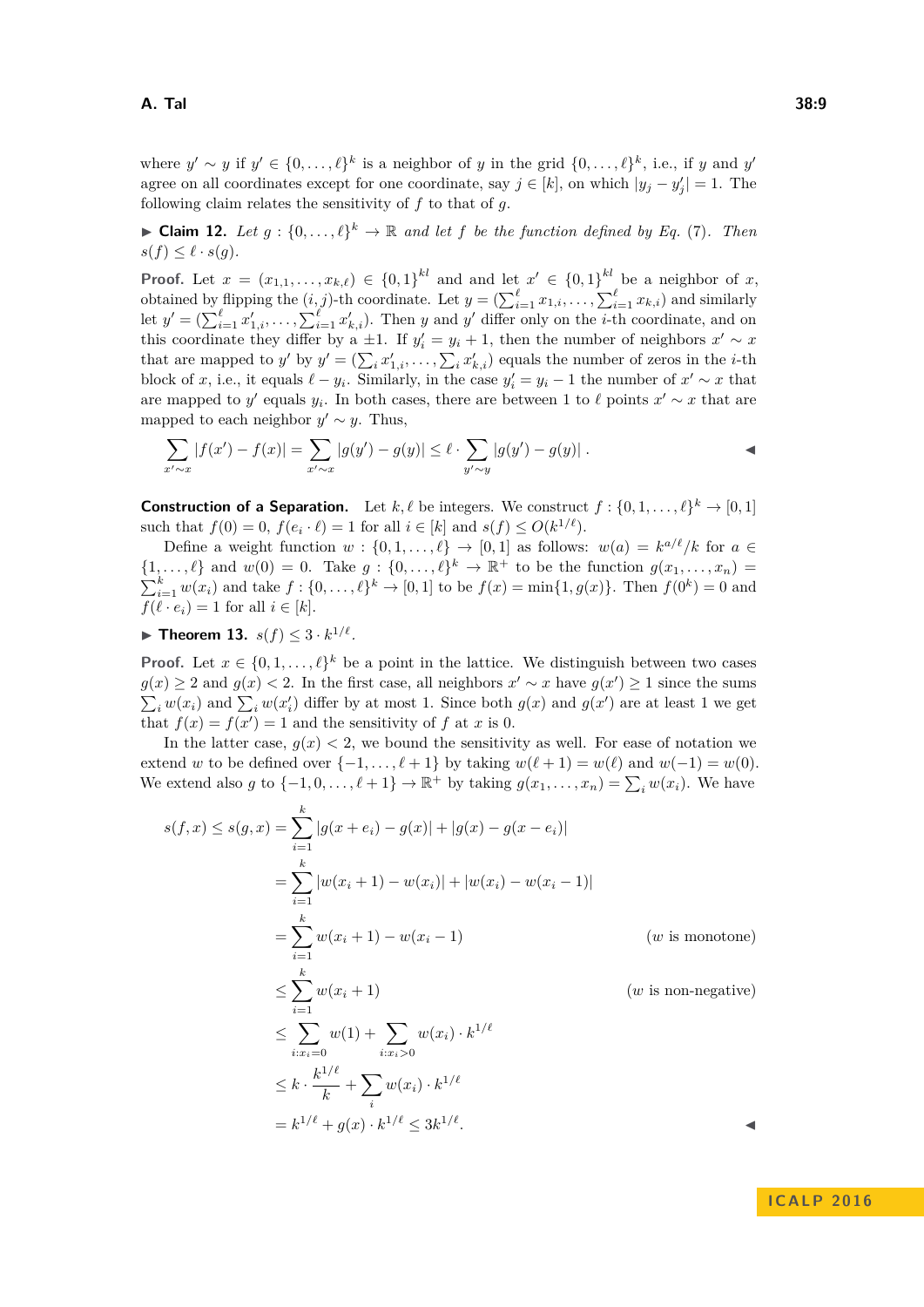We show that Theorem [10](#page-4-2) is a corollary of Theorem [13.](#page-8-0)

**Proof of Theorem [10.](#page-4-2)** Let  $k = n/\ell$ . Let  $f: \{0, 1, ..., \ell\}^k \to [0, 1]$  be the function in Theorem [13.](#page-8-0) Take  $h(x_{1,1},\ldots,x_{k,\ell})=f\left(\sum_{i=1}^{\ell}x_{1,i},\ldots,\sum_{i=1}^{\ell}x_{n,i}\right)$ . For  $x=0^n$ , there are k disjoint blocks  $B_1, \ldots, B_k$  of size  $\ell$  each such that  $h(x + B_i) = 1$ . Hence,  $bs_{\ell}(h) \geq k = n/\ell$ . By Claim [12,](#page-8-1) the sensitivity of *h* is at most  $s(f) \cdot \ell \leq 3 \cdot k^{1/\ell} \cdot \ell \leq 3 \cdot n^{1/\ell} \cdot \ell$  which completes  $\blacksquare$  the proof.

## <span id="page-9-0"></span>**4 New Separations between Decision Tree Complexity and Sensitivity**

We report a new separation between the decision tree complexity and the sensitivity of Boolean functions. We construct an infinite family of Boolean functions with

$$
\mathrm{DT}(f_n) \ge s(f_n)^{1+\log_{14}(19)} \ge s(f_n)^{2.115}.
$$

Our functions are transitive functions, and are inspired by the work of Chakraborty [\[8\]](#page-11-4).

Our construction is based on finding a "gadget" Boolean function *f*, defined over a constant number of variables, such that  $s^0(f) = 1$ ,  $s^1(f) = k$  and  $DT(f) = \ell$  for  $\ell > k$ (recall that  $s^0(f) = \max_{x:f(x)=0} s(f,x)$  and similarly  $s^1(f) = \max_{x:f(x)=1} s(f,x)$ ). Given the gadget *f*, we construct an infinite family of functions with super-quadratic gap between the sensitivity and the decision tree complexity using compositions (which is a well-used trick in query complexity separations, cf. [\[18\]](#page-11-19)).

<span id="page-9-1"></span>▶ **Lemma 14.** *Let*  $f$  : {0,1}<sup>*c*</sup>  $\rightarrow$  {0,1} *such that*  $s^0(f) = 1$ ,  $s^1(f) = k$  *and*  $DT(f) = \ell > k$ *. Then, there exists an infinite family of functions*  ${g_i}_{i \in \mathbb{N}}$  *such that*  $s(g_i) = k^i$  *and*  $DT(g_i) =$  $(k\ell)^i = s(g_i)^{1 + \log(k) / \log(\ell)}.$ 

**Proof.** Take  $g = \text{OR}_k \circ f$ . It is easy to verify that  $s(g) = k$ , and that  $DT(g) = DT(\text{OR}_k)$ .  $DT(f) = k\ell$  (for the latter, one can use [\[18,](#page-11-19) Lemma 3.1]). For  $i \in \mathbb{N}$ , we take  $g_i = g^i$ . It is well-known (cf. [\[18,](#page-11-19) Lemma 3.1]) that  $s(g^i) \leq s(g)^i$  and that  $DT(g^i) = DT(g)^i$ , which completes the proof.

## **4.1 Finding a Good Gadget**

The gadget *f* will be a minterm-cyclic function. Roughly speaking, a function  $f: \{0,1\}^n \to$  $\{0,1\}$  is minterm-cyclic if there exists pattern  $p \in \{0,1,*\}^n$  such that the function f simply checks if *x* matches one of the cyclic shifts of *p*. The formal definition follows

**► Definition 15.** A pattern  $p \in \{0, 1, *\}$ <sup>*n*</sup> is a partial assignment to the variables  $x_1, \ldots, x_n$ . We say that a point  $x \in \{0,1\}^n$  matches the pattern *p*, denoted by  $p \subseteq x$ , if for all  $i \in [n]$  such that  $p_i \in \{0, 1\}$  we have  $p_i = x_i$ . Given a pattern  $p$ , let  $CS(p) = \{p^1, \ldots, p^n\}$  be the set of cyclic shifts of *p*, where the *i*-th cyclic shift of *p* is given by  $p^i = (p_i, p_{i+1}, \ldots, p_n, p_1, \ldots, p_{i-1})$ . For a pattern  $p \in \{0, 1, *\}^n$  we denote by  $f_p : \{0, 1\}^n \to \{0, 1\}$  the function defined by

$$
f_p(x) = 1 \iff \exists p^i \in CS(p) : p^i \subseteq x
$$

and call *f<sup>p</sup>* the minterm cyclic function defined by *p*.

For example, the pattern  $p = 0011**$  defines a function  $f_p$  that checks if there's a sequence of two zeros followed by two ones in *x*, when *x* is viewed as a cyclic string. We say that two patterns  $p, q \in \{0, 1, *\}$ <sup>n</sup> disagree on a coordinate *i* if both  $p_i$  and  $q_i$  are in  $\{0, 1\}$  and  $p_i \neq q_i$ .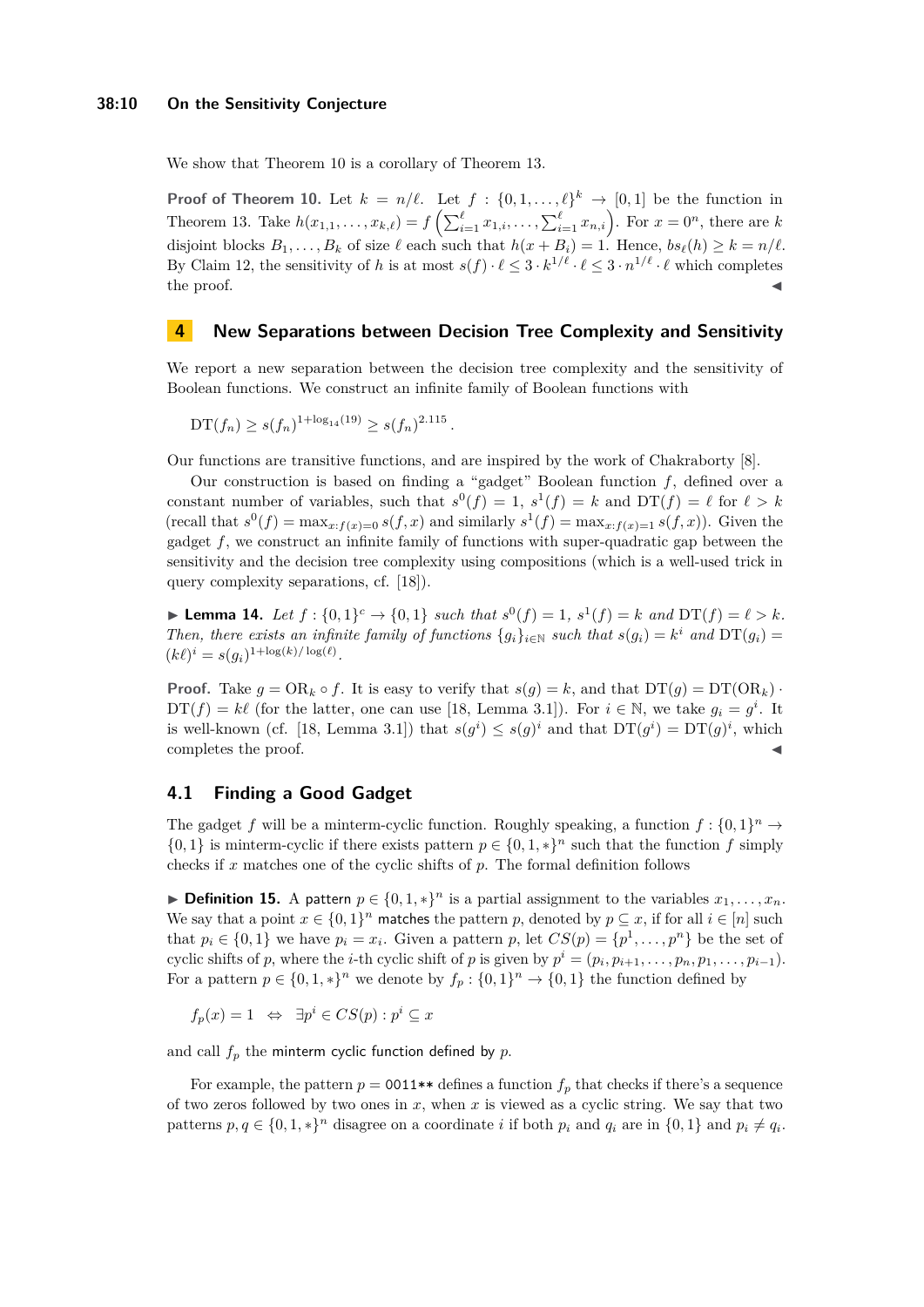#### **A. Tal 38:11**

▶ **Claim 16.** *Let*  $p \in \{0, 1, *\}$ <sup>*n*</sup> *be a pattern defining*  $f_p : \{0, 1\}$ <sup>*n*</sup> →  $\{0, 1\}$ *. Assume that any two different cyclic-shifts of p disagree on at least* 3 *coordinates. Then,*  $s^0(f_p) = 1$ *.* 

**Proof.** Let  $x \in \{0,1\}^n$  with  $f_p(x) = 0$  and assume by contradiction that  $s(f_p, x) \geq 2$ . In such a case, there are two indices *i* and *j* such that  $f_p(x + e_i) = 1$  and  $f_p(x + e_i) = 1$ . Let *q* and *q*' be the patterns among  $CS(p)$  that  $x + e_i$  and  $x + e_j$  satisfy respectively. If  $q = q'$ , then since both  $x + e_i$  and  $x + e_j$  satisfy q and they differ on coordinates *i* and *j*, it must be the case that  $q_i = q_j = *$ . However, this implies that *x* satisfy *q* as well, which is a contradiction. If  $q \neq q'$ , then we get that *q* and *q*' may disagree only on coordinates *i* and *j*, which is also a contradiction.

The following fact is easy to verify.

► **Fact 17.** Let  $p \in \{0,1,*\}^n$  be a pattern defining  $f_p : \{0,1\}^n \to \{0,1\}$ . Then,  $s^0(f_p)$  ≤  $c^0(f_p) \leq |\{i \in [n] : p_i \in \{0, 1\}\}|.$ 

Next, we demonstrate a simple example with better-than-quadratic separation between DT(*f*) and *s*(*f*). Take the pattern  $p = *001011$ . Denote by  $p^1, \ldots, p^7$  all the cyclic shifts of *p*, where in  $p^i$  the *i*-th coordinate equals  $*$ . It is easy to verify that any  $p^i$  and  $p^j$  for  $i \neq j$ disagree on at least 3 coordinates. Hence,  $s^0(f_p) = 1$  and  $s^1(f_p) \leq 6$ . We wish to show that any decision tree *T* for  $f_p$  is of depth 7. Let  $x_i$  be the first coordinate read by a decision tree *T* for  $f_p$ . Our adversary will answer 0, and will continue to answer as if *x* matches  $p^i$ . Assume the decision tree made a decision before reading the entire input. The decision tree must decide 1 since the adversary answered according to x which satisfies  $p^i$ . However, if the decision tree hasn't read the entire input, there is still an unread coordinate *j*, where  $j \neq i$ . Let  $x' = x + e_j$ . Then, the decision tree answers 1 on  $x'$  as well. However  $x'$  does not match pattern  $p^i$  as  $(p^i)_j \in \{0, 1\}$  and it must be the case that  $x_j = (p^i)_j \neq x'_j$ .

We also need to rule out that  $x'$  matches some other pattern. Indeed, if  $x'$  matches some other pattern  $p^k$  it means that  $p^k$  and  $p^i$  disagree only on at most one coordinate, which as discussed above cannot happen.

Using Lemma [14](#page-9-1) the function  $f_p$  can be turned into an infinite family of functions  $g_i$ with  $DT(g_i) = (6 \cdot 7)^i$  and  $s(g_i) \leq 6^i$ . This gives a super-quadratic separation since

 $DT(g_i) \geq s(g_i)^{1 + \log(7) / \log(6)} \geq s(g_i)^{2.086}$ .

In a similar fashion, one can show that for the pattern  $p = **0*10000*101$  after reading any two input bits from the input there exists a cyclic shift  $p<sup>i</sup>$  of the pattern from which no  $\{0,1\}$  coordinate has been read yet. However, to verify that the input *x* matches  $p^i$  we must read all  $\{0,1\}$  positions in  $p^i$ , which gives  $DT(f_p) \geq 9 + 2$  where 9 is the number of  $\{0,1\}$ -s in the pattern *p*.

The decision tree complexity analysis for the other patterns written below is more involved. We computed it using a computer program written to calculate the decision tree complexity in this special case. In the list below, we report several patterns yielding super-quadaratic separations. For each pattern *p* we report its length *n*, the decision tree complexity of  $f_p$ , the maximal sensitivity of  $f_p$  (which equals the number of  $\{0,1\}$ -s in  $p$ ) and the resulting exponent one get by using Lemma [14](#page-9-1) (i.e.,  $1 + \frac{\log \mathrm{DT}(f_p)}{\log s(f_p)}$ ).

|  | $p = *001011,$                                                                       |  |  |  |  |  | $n = 7$ , $DT = 7$ , $s = 6$ , $exp = 2.086$    |
|--|--------------------------------------------------------------------------------------|--|--|--|--|--|-------------------------------------------------|
|  | $p = **0*10000*101,$                                                                 |  |  |  |  |  | $n = 13$ , $DT = 11$ , $s = 9$ , $exp = 2.091$  |
|  | $p = ******01*1*01100000,$                                                           |  |  |  |  |  | $n = 19$ , $DT = 14$ , $s = 11$ , $exp = 2.100$ |
|  | $p = ******00*0*0010**1*00*011,$                                                     |  |  |  |  |  | $n = 25$ , $DT = 17$ , $s = 13$ , $exp = 2.104$ |
|  | $p = ******+1**0**0**1**0**0**00*0*10*10*1011, n = 33, DT = 19, s = 14, exp = 2.115$ |  |  |  |  |  |                                                 |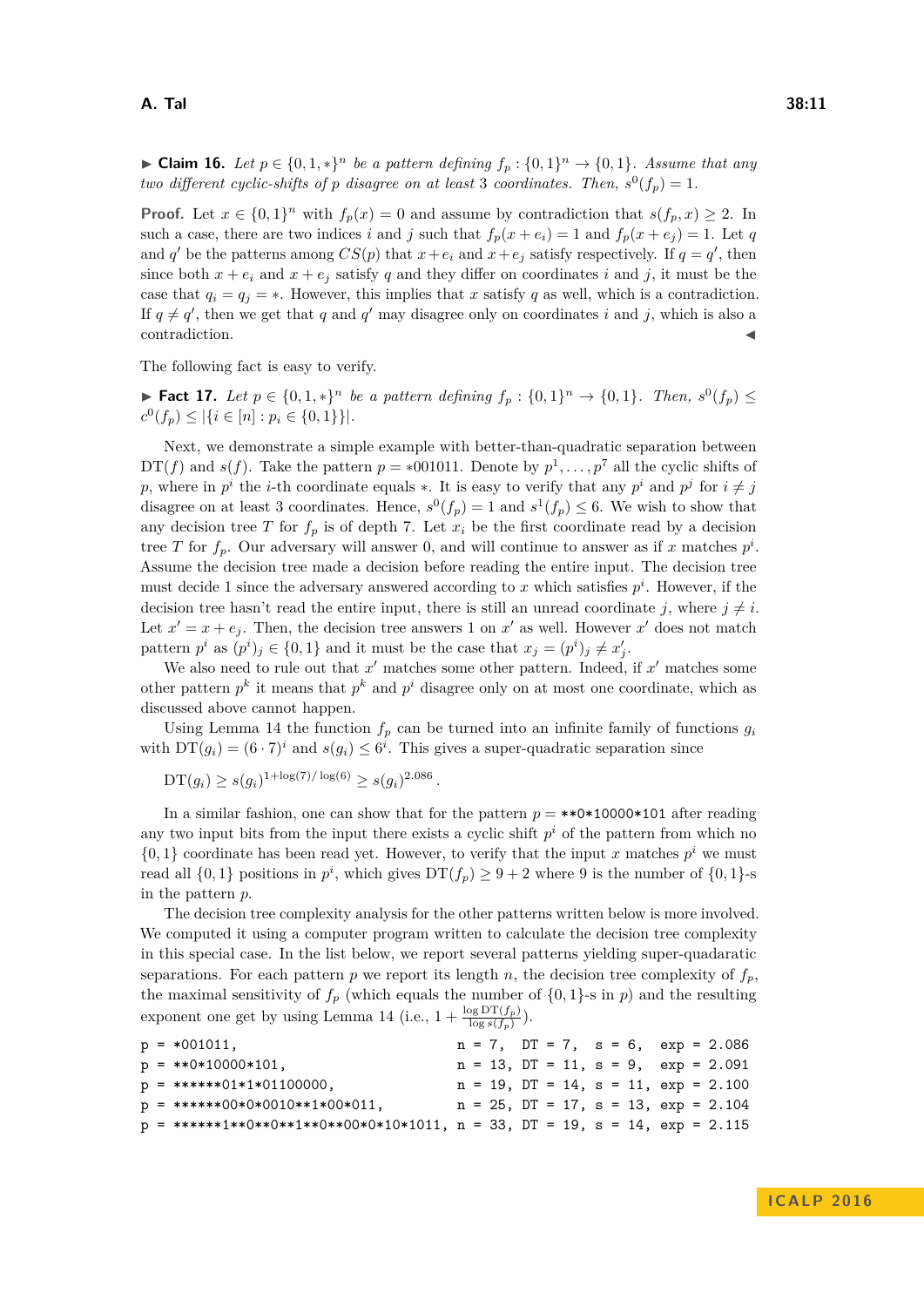#### **38:12 On the Sensitivity Conjecture**

**Acknowledgements.** I wish to thank my PhD advisor, Ran Raz, for lots of stimulating and helpful discussions about this problem. I wish to thank Scott Aaronson for his encouragement.

#### **References**

- <span id="page-11-9"></span>**1** A. Ambainis, M. Bavarian, Y. Gao, J. Mao, X. Sun, and S. Zuo. Tighter relations between sensitivity and other complexity measures. In *ICALP (1)*, pages 101–113, 2014. [doi:](http://dx.doi.org/10.1007/978-3-662-43948-7_9) [10.1007/978-3-662-43948-7\\_9](http://dx.doi.org/10.1007/978-3-662-43948-7_9).
- <span id="page-11-10"></span>**2** A. Ambainis and K. Prusis. A tight lower bound on certificate complexity in terms of block sensitivity and sensitivity. In *MFCS*, pages 33–44, 2014.
- <span id="page-11-12"></span>**3** A. Ambainis, K. Prusis, and J. Vihrovs. Sensitivity versus certificate complexity of boolean functions. *CoRR*, abs/1503.07691, 2015.
- <span id="page-11-6"></span>**4** A. Ambainis and X. Sun. New separation between *s(f)* and *bs(f)*. *Electronic Colloquium on Computational Complexity (ECCC)*, 18:116, 2011.
- <span id="page-11-11"></span>**5** A. Ambainis and J. Vihrovs. Size of sets with small sensitivity: A generalization of simon's lemma. In *Theory and Applications of Models of Computation – 12th Annual Conference, TAMC 2015, Singapore, May 18-20, 2015, Proceedings*, pages 122–133, 2015.
- <span id="page-11-8"></span>**6** M. Boppana. Lattice variant of the sensitivity conjecture. *Electronic Colloquium on Computational Complexity (ECCC)*, 19:89, 2012.
- <span id="page-11-17"></span>**7** H. Buhrman and R. de Wolf. Complexity measures and decision tree complexity: a survey. *Theor. Comput. Sci.*, 288(1):21–43, 2002.
- <span id="page-11-4"></span>**8** S. Chakraborty. On the sensitivity of cyclically-invariant boolean functions. *Discrete Mathematics & Theoretical Computer Science*, 13(4):51–60, 2011.
- <span id="page-11-13"></span>**9** J. Gilmer, M. Koucký, and M. E. Saks. A new approach to the sensitivity conjecture. In *Proceedings of the 2015 Conference on Innovations in Theoretical Computer Science, ITCS 2015, Rehovot, Israel, January 11-13, 2015*, pages 247–254, 2015.
- <span id="page-11-15"></span>**10** P. Gopalan, N. Nisan, R. A. Servedio, K. Talwar, and A. Wigderson. Smooth boolean functions are easy: Efficient algorithms for low-sensitivity functions. In *ITCS*, pages 59–70, 2016.
- <span id="page-11-7"></span>**11** P. Hatami, R. Kulkarni, and D. Pankratov. Variations on the sensitivity conjecture. *Theory of Computing, Graduate Surveys*, 2:1–27, 2011.
- <span id="page-11-3"></span>**12** C. Kenyon and S. Kutin. Sensitivity, block sensitivity, and l-block sensitivity of boolean functions. *Inf. Comput.*, 189(1):43–53, 2004. [doi:10.1016/j.ic.2002.12.001](http://dx.doi.org/10.1016/j.ic.2002.12.001).
- <span id="page-11-1"></span>**13** N. Nisan. Crew prams and decision trees. In *STOC*, pages 327–335, 1989. [doi:10.1145/](http://dx.doi.org/10.1145/73007.73038) [73007.73038](http://dx.doi.org/10.1145/73007.73038).
- <span id="page-11-0"></span>**14** N. Nisan and M. Szegedy. On the degree of Boolean functions as real polynomials. *Computational Complexity*, 4:301–313, 1994.
- <span id="page-11-2"></span>**15** D. Rubinstein. Sensitivity vs. block sensitivity of boolean functions. *Combinatorica*, 15(2):297–299, 1995. [doi:10.1007/BF01200762](http://dx.doi.org/10.1007/BF01200762).
- <span id="page-11-16"></span>**16** H. U. Simon. A tight  $\Omega(\log \log n)$ -bound on the time for parallel ram's to compute nondegenerated boolean functions. In *Foundations of computation theory*, pages 439–444. Springer, 1983.
- <span id="page-11-14"></span>17 M. Szegedy. An  $O(n^{0.4732})$  upper bound on the complexity of the GKS communication game. *Electronic Colloquium on Computational Complexity (ECCC)*, 22:102, 2015.
- <span id="page-11-19"></span>**18** A. Tal. Properties and applications of boolean function composition. In *ITCS*, pages 441–454, 2013.
- <span id="page-11-18"></span>**19** A. Tal. On the sensitivity conjecture. *Electronic Colloquium on Computational Complexity (ECCC)*, 23:62, 2016.
- <span id="page-11-5"></span>**20** M. Virza. Sensitivity versus block sensitivity of boolean functions. *Inf. Process. Lett.*, 111(9):433–435, 2011. [doi:10.1016/j.ipl.2011.02.001](http://dx.doi.org/10.1016/j.ipl.2011.02.001).